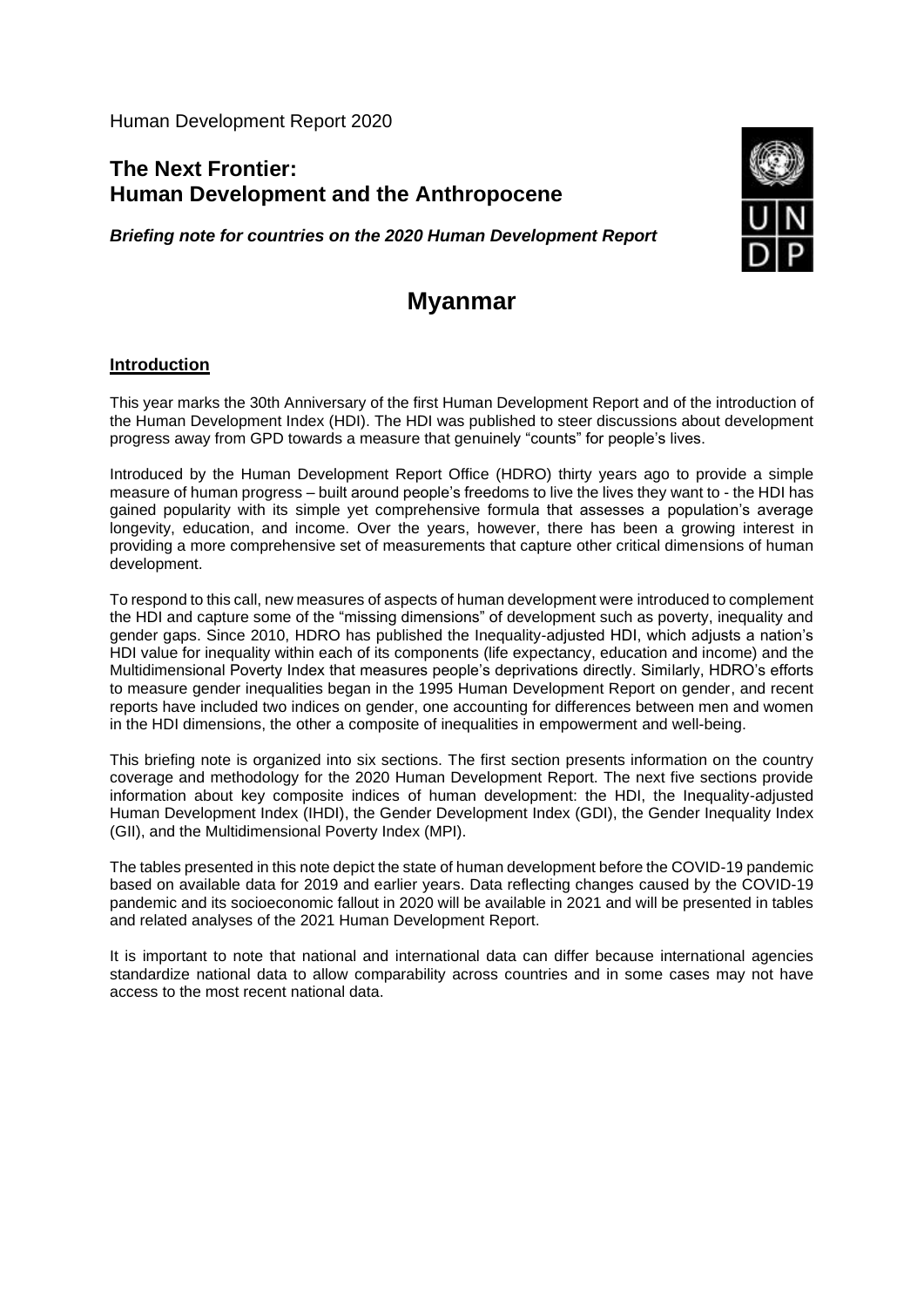# **1- Country coverage and the methodology of the 2020 Human Development Report**

The 2020 Human Development Report presents the 2019 HDI (values and ranks) for 189 countries and UN-recognized territories, along with the IHDI for 152 countries, the GDI for 167 countries, the GII for 162 countries, and the MPI for 107 countries.<sup>1</sup>

It is misleading to compare values and rankings with those of previously published reports, because of revisions and updates of the underlying data and adjustments to goalposts. Readers are advised to assess progress in HDI values by referring to Table 2 ('Human Development Index Trends') in the 2020 Human Development Report. Table 2 is based on consistent indicators, methodology and time-series data and, thus, shows real changes in values and ranks over time, reflecting the actual progress countries have made. Small changes in values should be interpreted with caution as they may not be statistically significant due to sampling variation. Generally speaking, changes at the level of the third decimal place in any of the composite indices are considered insignificant.

Unless otherwise specified in the source, tables use data available to HDRO as of 15 July 2020. All indices and indicators, along with technical notes on the calculation of composite indices, and additional source information are available online at<http://hdr.undp.org/en/data>

For further details on how each index is calculated please refer to *Technical [Notes 1-6](http://hdr.undp.org/sites/default/files/hdr2020_technical_notes.pdf)* and the associated background papers available on the Human Development Report website: <http://hdr.undp.org/en/data>

#### **2- Human Development Index (HDI)**

The HDI is a summary measure for assessing long-term progress in three basic dimensions of human development: a long and healthy life, access to knowledge and a decent standard of living. A long and healthy life is measured by life expectancy. Knowledge level is measured by mean years of schooling among the adult population, which is the average number of years of schooling received in a life-time by people aged 25 years and older; and access to learning and knowledge by expected years of schooling for children of school-entry age, which is the total number of years of schooling a child of school-entry age can expect to receive if prevailing patterns of age-specific enrolment rates stay the same throughout the child's life. Standard of living is measured by Gross National Income (GNI) per capita expressed in constant 2017 international dollars converted using purchasing power parity (PPP) conversion rates. For more details see *[Technical Note 1.](http://hdr.undp.org/sites/default/files/hdr2020_technical_notes.pdf)*

To ensure as much cross-country comparability as possible, the HDI is based primarily on international data from the United Nations Population Division (the life expectancy data), the United Nations Educational, Scientific and Cultural Organization Institute for Statistics (the mean years of schooling and expected years of schooling data) and the World Bank (the GNI per capita data). As stated in the introduction, the HDI values and ranks in this year's report are not comparable to those in past reports because of some revisions to the component indicators. To allow for assessment of progress in HDIs, the 2020 Human Development Report includes recalculated HDIs from 1990 to 2019 using consistent series of data.

#### **2.1- Myanmar's HDI value and rank**

Myanmar's HDI value for 2019 is 0.583— which put the country in the medium human development category—positioning it at 147 out of 189 countries and territories.

Between 1990 and 2019, Myanmar's HDI value increased from 0.342 to 0.583, an increase of 70.5 percent. Table A reviews Myanmar's progress in each of the HDI indicators. Between 1990 and 2019, Myanmar's life expectancy at birth increased by 10.3 years, mean years of schooling increased by 2.6 years and expected years of schooling increased by 4.6 years. Myanmar's GNI per capita increased by about 672.4 percent between 1990 and 2019.

<sup>&</sup>lt;sup>1</sup> Throughout this note, the term country refers to countries or UN-recognized territories.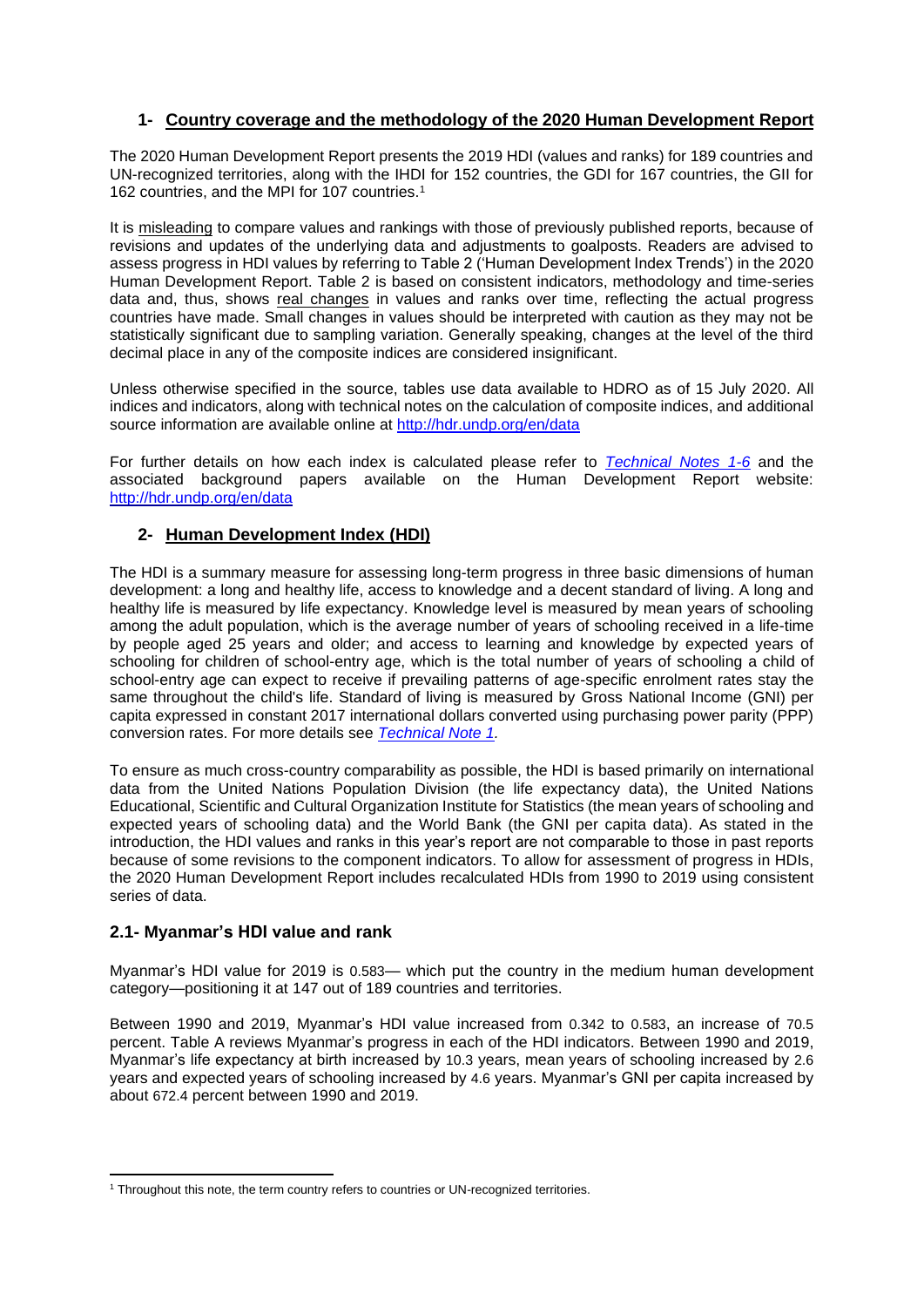|      | Life<br>expectancy at<br>birth | <b>Expected</b><br>years of<br>schooling | Mean years of<br>schooling | <b>GNI per capita</b><br>(2017 PPP\$) | <b>HDI</b> value |
|------|--------------------------------|------------------------------------------|----------------------------|---------------------------------------|------------------|
| 1990 | 56.8                           | 6.1                                      | 2.4                        | 642                                   | 0.342            |
| 1995 | 58.5                           | 7.4                                      | 2.7                        | 802                                   | 0.380            |
| 2000 | 60.1                           | 7.8                                      | 3.1                        | 1.089                                 | 0.414            |
| 2005 | 61.6                           | 8.1                                      | 3.6                        | 1,903                                 | 0.461            |
| 2010 | 63.5                           | 9.2                                      | 4.1                        | 3,127                                 | 0.515            |
| 2015 | 65.8                           | 9.9                                      | 4.9                        | 4,137                                 | 0.557            |
| 2016 | 66.2                           | 10.0                                     | 4.9                        | 4,363                                 | 0.563            |
| 2017 | 66.6                           | 10.3                                     | 5.0                        | 4,605                                 | 0.572            |
| 2018 | 66.9                           | 10.5                                     | 5.0                        | 4,852                                 | 0.579            |
| 2019 | 67.1                           | 10.7                                     | 5.0                        | 4,961                                 | 0.583            |

**Table A: Myanmar's HDI trends based on consistent time series data and new goalposts**

Figure 1 below shows the contribution of each component index to Myanmar's HDI since 1990.



**Figure 1: Trends in Myanmar's HDI component indices 1990-2019**

#### **2.2- Assessing progress relative to other countries**

Human development progress, as measured by the HDI, is useful for comparison between two or more countries. For instance, during the period between 1990 and 2019 Myanmar, Cambodia and Papua New Guinea experienced different degrees of progress toward increasing their HDIs (see Figure 2).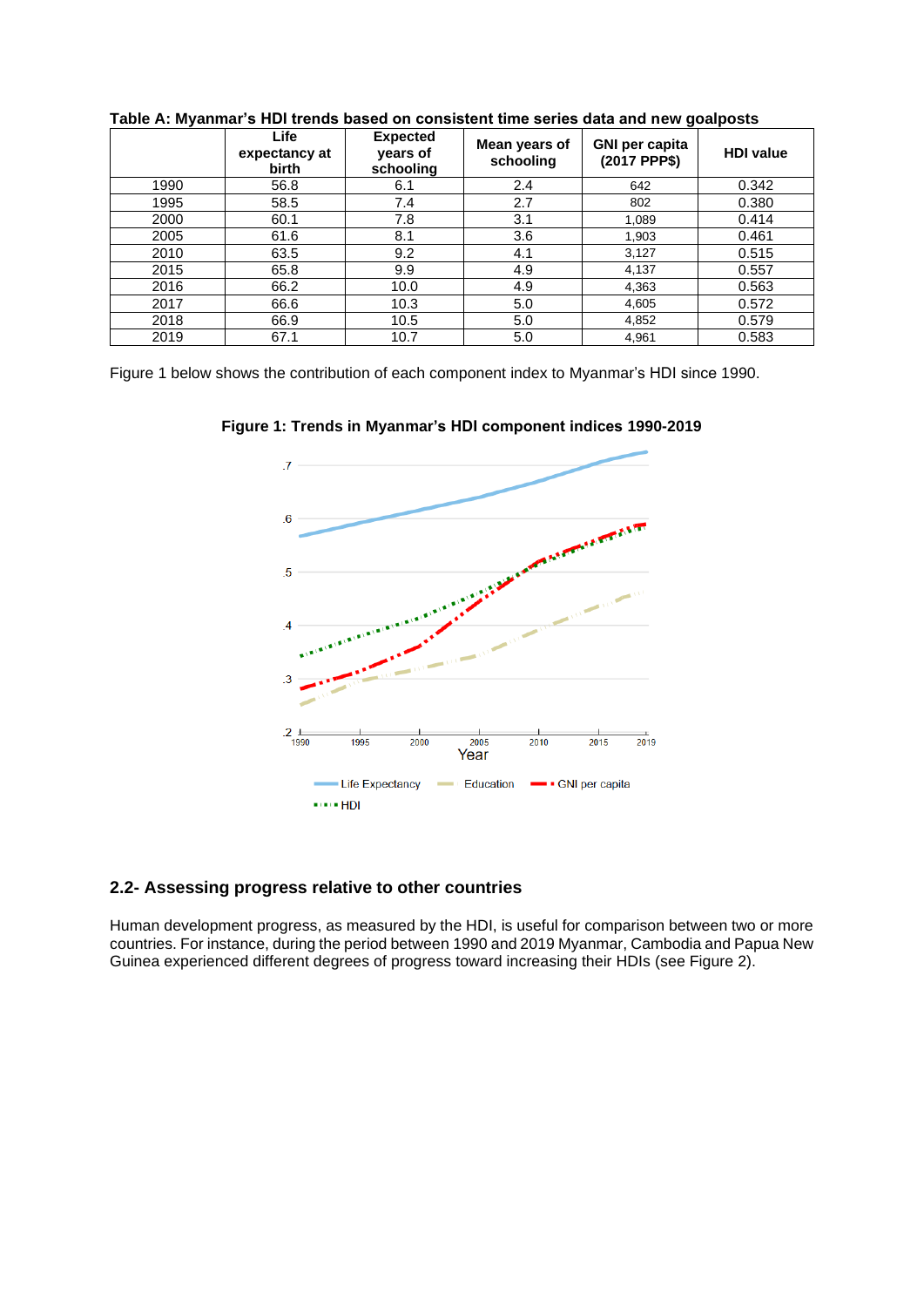**Figure 2: HDI trends for Myanmar, Cambodia and Papua New Guinea, 1990-2019**



Myanmar's 2019 HDI of 0.583 is below the average of 0.631 for countries in the medium human development group and below the average of 0.747 for countries in East Asia and the Pacific. From East Asia and the Pacific, Myanmar is compared with Cambodia and Lao People's Democratic Republic, which have HDIs ranked 144 and 137, respectively (see Table B).

**Table B: Myanmar's HDI and component indicators for 2019 relative to selected countries and groups**

|                                            | <b>HDI</b> value | <b>HDI rank</b> | Life<br>expectancy<br>at birth | <b>Expected</b><br>years of<br>schooling | Mean years<br>of schooling | <b>GNI</b> per<br>capita<br>(2017 PPP<br>US\$) |
|--------------------------------------------|------------------|-----------------|--------------------------------|------------------------------------------|----------------------------|------------------------------------------------|
| <b>Myanmar</b>                             | 0.583            | 147             | 67.1                           | 10.7                                     | 5.0                        | 4,961                                          |
| Cambodia                                   | 0.594            | 144             | 69.8                           | 11.5                                     | 5.0                        | 4,246                                          |
| Lao People's<br><b>Democratic Republic</b> | 0.613            | 137             | 67.9                           | 11.0                                     | 5.3                        | 7,413                                          |
| <b>East Asia and the</b><br><b>Pacific</b> | 0.747            |                 | 75.4                           | 13.6                                     | 8.1                        | 14.710                                         |
| <b>Medium HDI</b>                          | 0.631            |                 | 69.3                           | 11.5                                     | 6.3                        | 6,153                                          |

## **3- Inequality-adjusted HDI (IHDI)**

The HDI is an average measure of basic human development achievements in a country. Like all averages, the HDI masks inequality in the distribution of human development across the population at the country level. The 2010 Human Development Report introduced the IHDI, which takes into account inequality in all three dimensions of the HDI by 'discounting' each dimension's average value according to its level of inequality. The IHDI is basically the HDI discounted for inequalities. The 'loss' in human development due to inequality is given by the difference between the HDI and the IHDI, and can be expressed as a percentage. As the inequality in a country increases, the loss in human development also increases. We also present the coefficient of human inequality as a direct measure of inequality which is an unweighted average of inequalities in three dimensions. The IHDI is calculated for 152 countries. For more details see *[Technical Note 2](http://hdr.undp.org/sites/default/files/hdr2020_technical_notes.pdf)*. Due to a lack of relevant data, the IHDI has not been calculated for this country.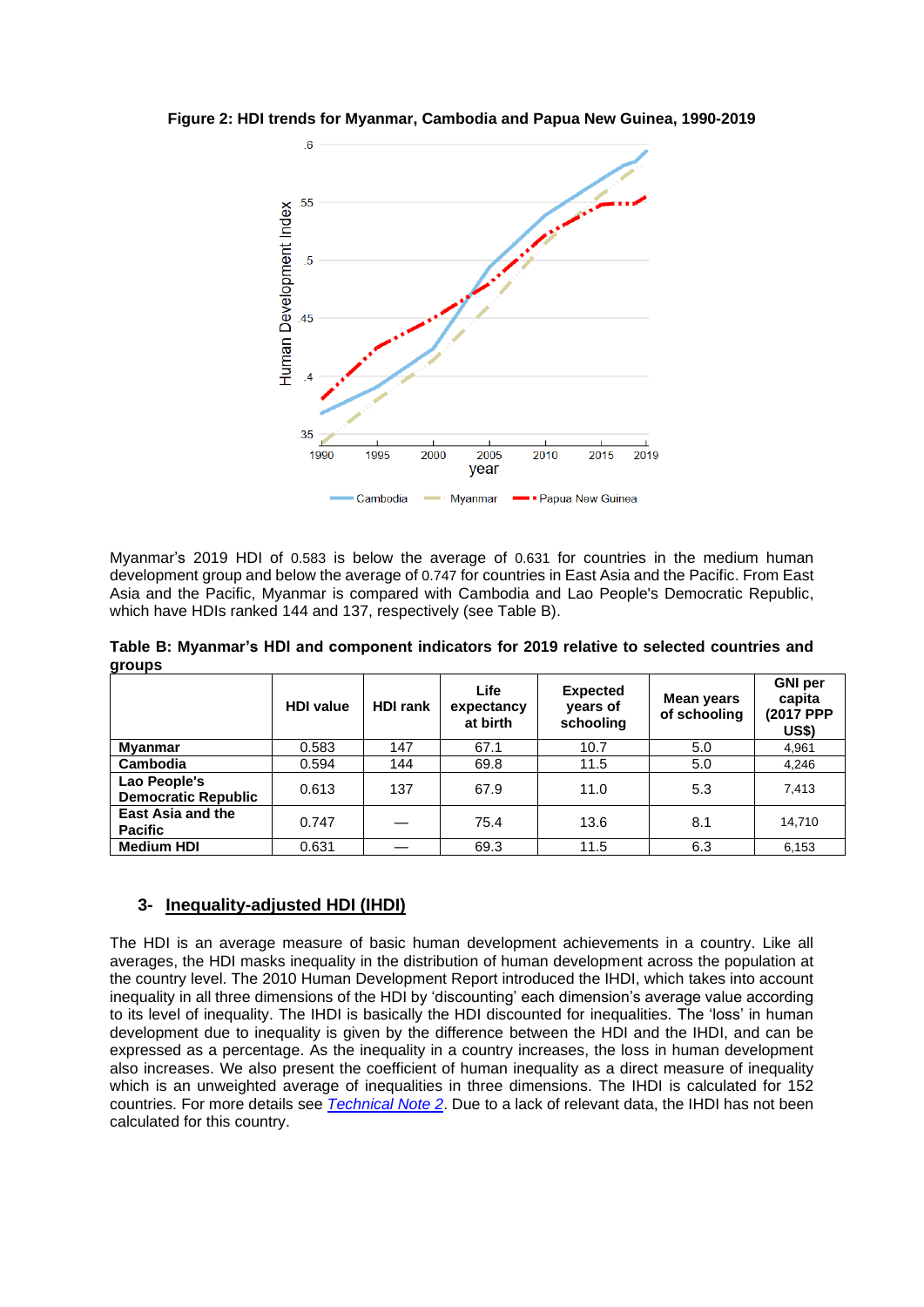# **4- Gender Development Index (GDI)**

In the 2014 Human Development Report, HDRO introduced a new measure, the GDI, based on the sexdisaggregated Human Development Index, defined as a ratio of the female to the male HDI. The GDI measures gender inequalities in achievement in three basic dimensions of human development: health (measured by female and male life expectancy at birth), education (measured by female and male expected years of schooling for children and mean years for adults aged 25 years and older) and command over economic resources (measured by female and male estimated GNI per capita). For details on how the index is constructed refer to *[Technical Note 3](http://hdr.undp.org/sites/default/files/hdr2020_technical_notes.pdf)*. Country groups are based on absolute deviation from gender parity in HDI. This means that the grouping takes into consideration inequality in favour of men or women equally.

The GDI is calculated for 167 countries. The 2019 female HDI value for Myanmar is 0.564 in contrast with 0.592 for males, resulting in a GDI value of 0.954, placing it into Group 2.<sup>2</sup> In comparison, GDI values for Cambodia and Lao People's Democratic Republic are 0.922 and 0.927, respectively (see Table D).

|                                               | F-M ratio        | <b>HDI values</b> |             | Life expectancy at<br>birth |             | <b>Expected years</b><br>of schooling |             | Mean years of<br>schooling |             | <b>GNI per capita</b> |             |
|-----------------------------------------------|------------------|-------------------|-------------|-----------------------------|-------------|---------------------------------------|-------------|----------------------------|-------------|-----------------------|-------------|
|                                               | <b>GDI value</b> | Female            | <b>Male</b> | Female                      | <b>Male</b> | Female                                | <b>Male</b> | <b>Female</b>              | <b>Male</b> | <b>Female</b>         | <b>Male</b> |
| Myanmar                                       | 0.954            | 0.564             | 0.592       | 70.1                        | 64.0        | 10.9                                  | 10.5        | 5.0                        | 4.9         | 3.174                 | 6,881       |
| Cambodia                                      | 0.922            | 0.570             | 0.618       | 71.9                        | 67.5        | 11.0                                  | 11.9        | 4.2                        | 5.8         | 3,697                 | 4,822       |
| Lao People's<br><b>Democratic</b><br>Republic | 0.927            | 0.589             | 0.636       | 69.7                        | 66.1        | 10.7                                  | 11.3        | 4.9                        | 5.7         | 5.801                 | 9,013       |
| <b>East Asia and</b><br>the Pacific           | 0.961            | 0.731             | 0.760       | 78.0                        | 73.1        | 13.7                                  | 13.6        | 7.7                        | 8.4         | 11.485                | 17.827      |
| <b>Medium HDI</b>                             | 0.835            | 0.567             | 0.679       | 70.8                        | 67.9        | 11.7                                  | 11.4        | 5.3                        | 8.1         | 2,530                 | 9,598       |

#### **Table D: Myanmar's GDI for 2019 relative to selected countries and groups**

## **5- Gender Inequality Index (GII)**

The 2010 Human Development Report introduced the GII, which reflects gender-based inequalities in three dimensions – reproductive health, empowerment, and economic activity. Reproductive health is measured by maternal mortality and adolescent birth rates; empowerment is measured by the share of parliamentary seats held by women and attainment in secondary and higher education by each gender; and economic activity is measured by the labour market participation rate for women and men. The GII can be interpreted as the loss in human development due to inequality between female and male achievements in the three GII dimensions. For more details on GII please see *[Technical Note 4](http://hdr.undp.org/sites/default/files/hdr2020_technical_notes.pdf)*.

Myanmar has a GII value of 0.478, ranking it 118 out of 162 countries in the 2019 index. In Myanmar, 11.6 percent of parliamentary seats are held by women, and 28.7 percent of adult women have reached at least a secondary level of education compared to 23.5 percent of their male counterparts. For every 100,000 live births, 250.0 women die from pregnancy related causes; and the adolescent birth rate is 28.5 births per 1,000 women of ages 15-19. Female participation in the labour market is 47.5 percent compared to 77.4 for men (see Table E).

In comparison, Cambodia and Lao People's Democratic Republic are ranked at 117 and 113, respectively, on this index.

<sup>&</sup>lt;sup>2</sup> Countries are divided into five groups by absolute deviation from gender parity in HDI values. Group 1 comprises countries with high equality in HDI achievements between women and men (absolute deviation of less than 2.5 percent), group 2 comprises countries with medium to high equality in HDI achievements between women and men (absolute deviation of 2.5–5 percent), group 3 comprises countries with medium equality in HDI achievements between women and men (absolute deviation of 5–7.5 percent), group 4 comprises countries with medium to low equality in HDI achievements between women and men (absolute deviation of 7.5–10 percent) and group 5 comprises countries with low equality in HDI achievements between women and men (absolute deviation from gender parity of more than 10 percent).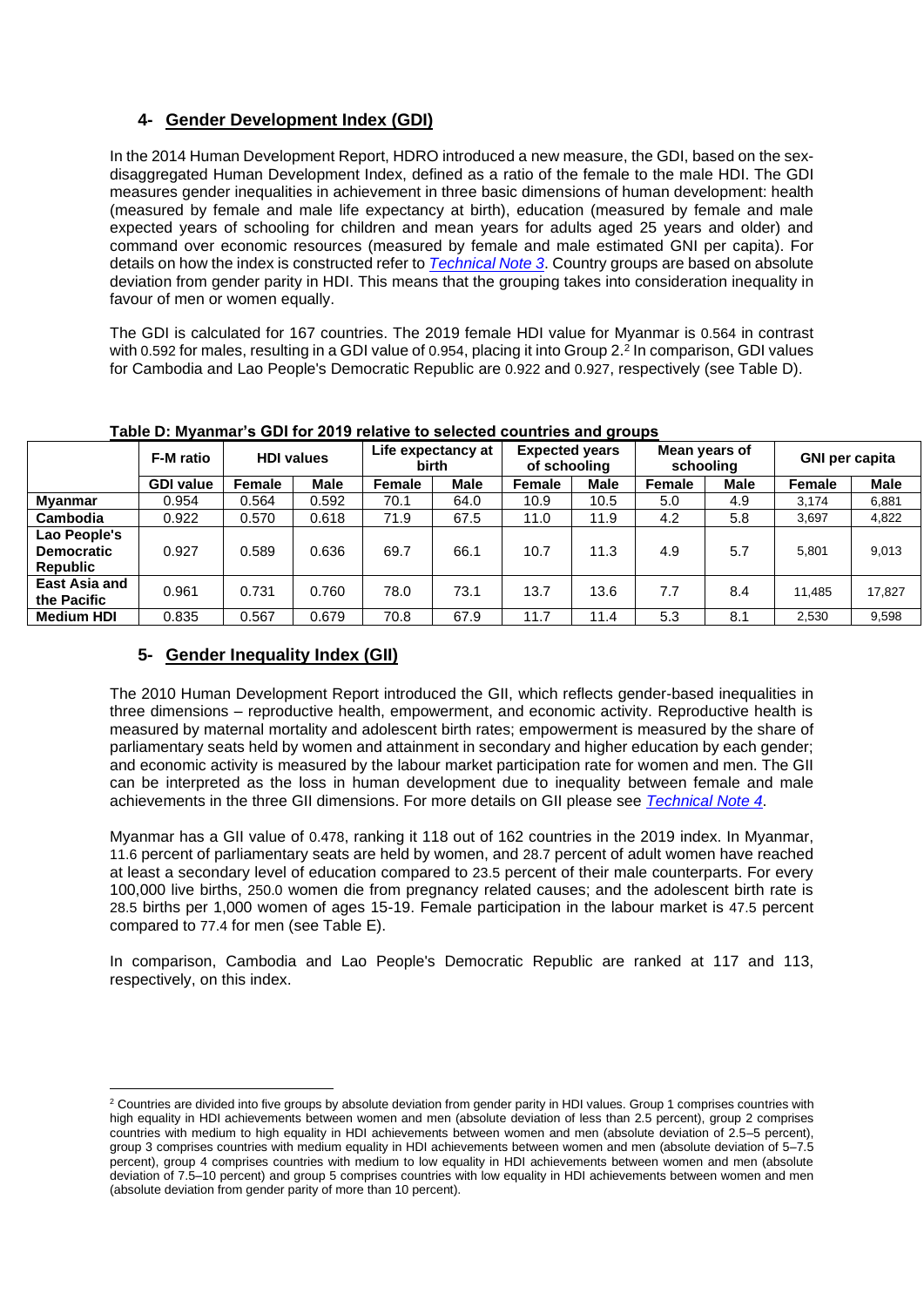|                                                      | GII<br>value | GII<br>Rank | <b>Maternal</b><br>mortality<br>ratio | Adolescent<br>birth rate | Female<br>seats in<br>parliament<br>(%) | <b>Population with at</b><br>least some<br>secondary<br>education (%) |             | Labour force<br>participation rate<br>(%) |             |
|------------------------------------------------------|--------------|-------------|---------------------------------------|--------------------------|-----------------------------------------|-----------------------------------------------------------------------|-------------|-------------------------------------------|-------------|
|                                                      |              |             |                                       |                          |                                         | Female                                                                | <b>Male</b> | Female                                    | <b>Male</b> |
| Myanmar                                              | 0.478        | 118         | 250.0                                 | 28.5                     | 11.6                                    | 28.7                                                                  | 23.5        | 47.5                                      | 77.4        |
| Cambodia                                             | 0.474        | 117         | 160.0                                 | 50.2                     | 19.3                                    | 15.1                                                                  | 28.2        | 76.3                                      | 88.9        |
| Lao People's<br><b>Democratic</b><br><b>Republic</b> | 0.459        | 113         | 185.0                                 | 65.4                     | 27.5                                    | 35.1                                                                  | 46.2        | 76.7                                      | 80.2        |
| <b>East Asia and the</b><br><b>Pacific</b>           | 0.324        |             | 73.1                                  | 22.1                     | 20.2                                    | 69.4                                                                  | 76.5        | 59.2                                      | 76.5        |
| <b>Medium HDI</b>                                    | 0.501        |             | 161.5                                 | 34.6                     | 20.4                                    | 30.1                                                                  | 46.3        | 28.3                                      | 77.1        |

**Table E: Myanmar's GII for 2019 relative to selected countries and groups**

Maternal mortality ratio is expressed in number of deaths per 100,000 live births and adolescent birth rate is expressed in number of births per 1,000 women ages 15-19.

## **6- Multidimensional Poverty Index (MPI)**

The 2010 Human Development Report introduced the MPI, which identifies multiple overlapping deprivations suffered by individuals in 3 dimensions: health, education and standard of living. The health and education dimensions are based on two indicators each, while standard of living is based on six indicators. All the indicators needed to construct the MPI for a country are taken from the same household survey. The indicators are weighted to create a deprivation score, and the deprivation scores are computed for each individual in the survey. A deprivation score of 33.3 percent (one-third of the weighted indicators) is used to distinguish between the poor and nonpoor. If the deprivation score is 33.3 percent or greater, the household (and everyone in it) is classified as multidimensionally poor. Individuals with a deprivation score greater than or equal to 20 percent but less than 33.3 percent are classified as vulnerable to multidimensional poverty. Finally, individuals with a deprivation score greater than or equal to 50 percent live in severe multidimensional poverty.

Since 2018, HDRO and the Oxford Poverty and Human Development Initiative jointly produce and publish the MPI estimates. The latest release from July 2020 covers 107 developing countries (countries that lack survey data that allow for the calculation of the MPI are not included): ['Charting pathways out](http://hdr.undp.org/en/2020-MPI)  [of multidimensional poverty: Achieving the SDGs'](http://hdr.undp.org/en/2020-MPI) (also available in [French](http://hdr.undp.org/sites/default/files/2020_mpi_report_fr_v4.pdf) and [Spanish\)](http://hdr.undp.org/sites/default/files/2020_mpi_report_es_v4.pdf). Definitions of deprivations in each indicator, as well as methodology of the MPI are given in *[Technical note 5](http://hdr.undp.org/sites/default/files/mpi2020_technical_notes.pdf)*. Continuing with the practice from the previous years, HDRO is making public the statistical programs used in the calculation of the 2020 MPI for a large selection of countries (see [http://hdr.undp.org/en/content/mpi-statistical-programmes\)](http://hdr.undp.org/en/content/mpi-statistical-programmes).

The most recent survey data that were publicly available for Myanmar's MPI estimation refer to 2015/2016. In Myanmar, 38.3 percent of the population (20,579 thousand people) are multidimensionally poor while an additional 21.9 percent are classified as vulnerable to multidimensional poverty (11,771 thousand people). The breadth of deprivation (intensity) in Myanmar, which is the average deprivation score experienced by people in multidimensional poverty, is 45.9 percent. The MPI, which is the share of the population that is multidimensionally poor, adjusted by the intensity of the deprivations, is 0.176. Cambodia and Lao People's Democratic Republic have MPIs of 0.170 and 0.108, respectively.

Table F compares multidimensional poverty with income poverty, measured by the percentage of the population living below 2011 PPP US\$1.90 per day. It shows that income poverty only tells part of the story. The multidimensional poverty headcount is 36.3 percentage points higher than income poverty. This implies that individuals living above the income poverty line may still suffer deprivations in health, education and/or satandard of living. Table F also shows the percentage of Myanmar's population that lives in severe multidimensional poverty. The contributions of deprivations in each dimension to overall poverty complete a comprehensive picture of people living in multidimensional poverty in Myanmar. Figures for Cambodia and Lao People's Democratic Republic are also shown in the table for comparison.